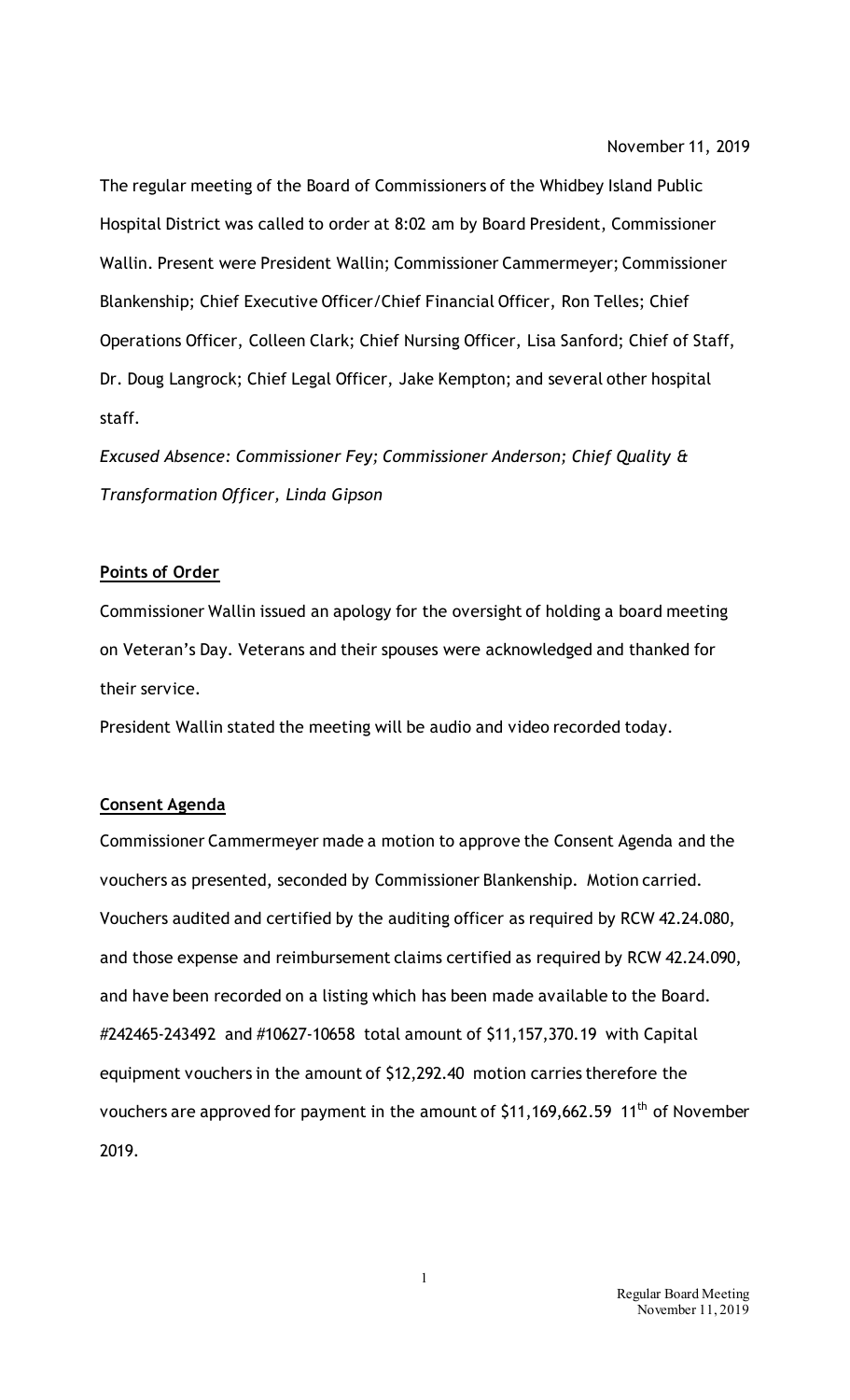### **General Public Comments:**

None.

### **Medical Staff Report**

Dr. Doug Langrock stated there are no new requests for privileges today. Dr. Langrock reviewed Article 14: Emergency Medical Treatment and Labor Act and the proposed updates. Commissioner Cammermeyer made a motion to approve the

bylaw change, seconded by Commissioner Blankenship. Motion carried.

## **Staff and Status Reports from Administration**

### **Nursing Report:**

Per Lisa Sanford, Chief Nursing Officer, the Nursing staff has had a busy month with multiple surveys occurring, which all went well. The CMS plan of action has been approved, the EMTALA surveyors recognized the hard work that was done to improve processes, and the DOH surveyors commended leadership and staff for their professionalism and cooperation during the survey process. In addressing survey findings, Tim Waldner and his team have completed work on the life safety portion, clinical leadership teams have put together a plan of corrections that will be submitted this week. Special recognition was given to areas without deficiency: Rehab, Lab, Pharmacy, HIM and Med Surg.

Ms. Sanford also shared that as part of our COC accreditation, WhidbeyHealth was tasked to work within the community to identify areas of risk and opportunities for intervention. As a result of a focus on skin cancer, over the last month two successful skin screening clinics were held screening over 40 people with 26 being referred for greater care. Anna Jordan, RN was commended for taking responsibility for this a great service to the community. The need for further marketing efforts for these events was discussed.

Ms. Sanford stated that last week, Trauma Coordinator Bert Balagot brought a rural trauma development course to WhidbeyHealth emphasizing a team approach to evaluation and recitation of trauma patients. 30 people attended including all of the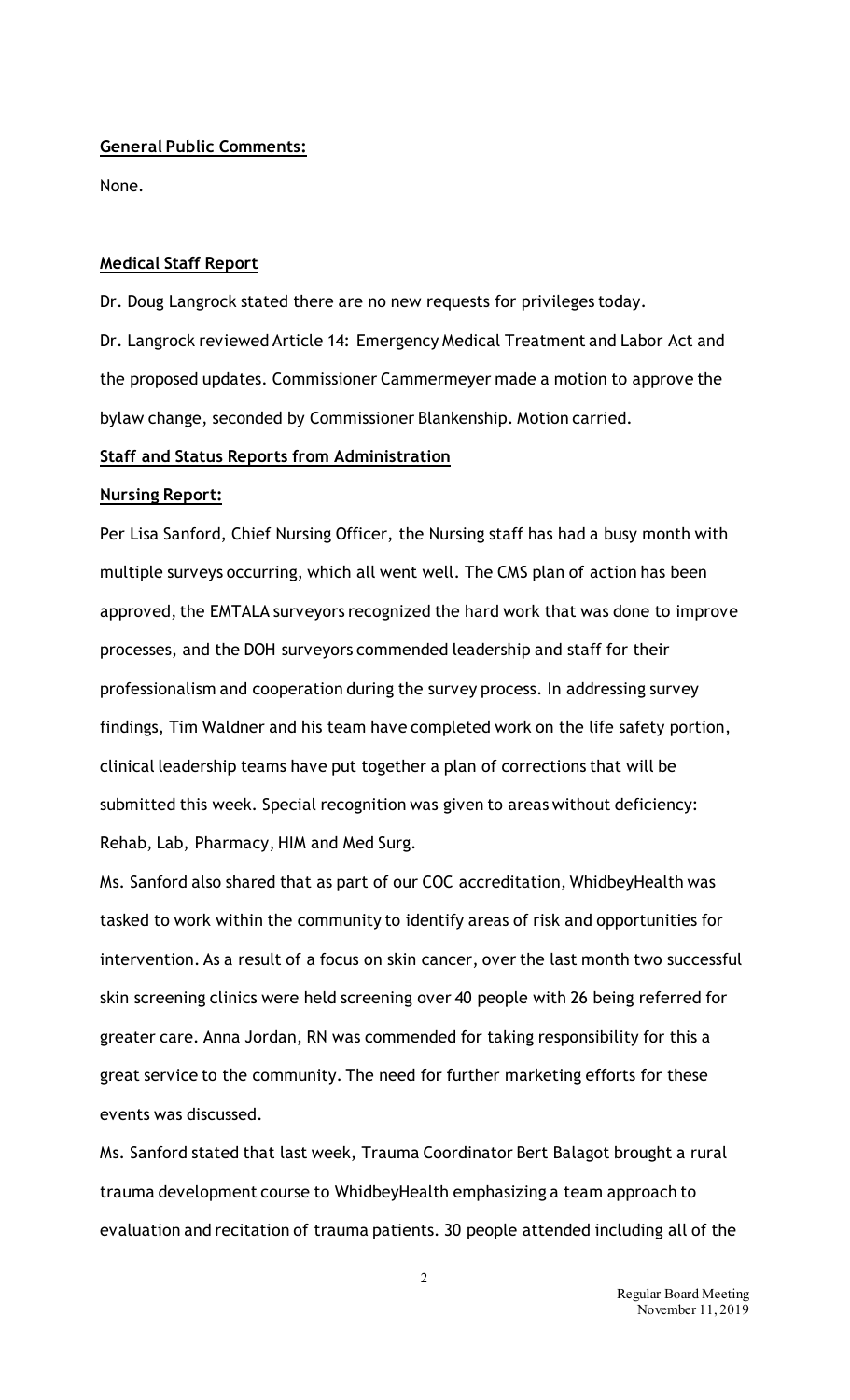surgeons with great feedback. Recognition was given to Dr. Alberton and Mr. Balagot for the work they have done to enhance our trauma program.

Ms. Sanford also stated there are interviews underway for 3 leadership openings: Clinical Director of Rehab, Manager of MAC and Manager of Home Health, Hospice and Palliative Care. Several great candidates are under consideration and she is hopeful these roles will be filled by the end of November.

President Wallin recognized the amount of work that was done to prepare for survey readiness and commended Ms. Sanford and her team for a job well done. Commissioner Cammermeyer inquired regarding accreditation in the future. Ms. Sanford stated two different accreditation bodies being considered; a decision will need to be made prior to taking the next steps towards accreditation. Commissioner Blankenship thanked Ms. Sanford and inquired regarding a plan for the deficiencies identified during the surveys. Ms. Sanford stated she is meeting with managers to assess accountability and create action plans to prevent duplicate findings in the future. The timeline to make these improvements is very short and rigid. Ms. Sanford will forward the survey results to the Commissioners for review.

#### **Operations Report:**

Colleen Clark, Chief Operations Officer shared a recruitment update. Offers have been extended to multiple providers with at least three providers having returned signed contracts. Telepsychiatry was discussed along with plans to extend the service from the Freeland clinic to include the Goldie and Cabot clinics.

### **Finance Update**

Jennifer Reed, Controller gave an update on finance as of September 2019:

- 1. Patient days are down for the month of September. Commissioner Cammermeyer made a request to review information from the previous month. Ms. Reed committed to bringing the volumes for the previous month to review at future board meetings.
- 2. Discharges also down for September.
- 3. Adjusted patient days are down a bit overall.
- 4. Surgeries picking up a little bit on the inpatient side.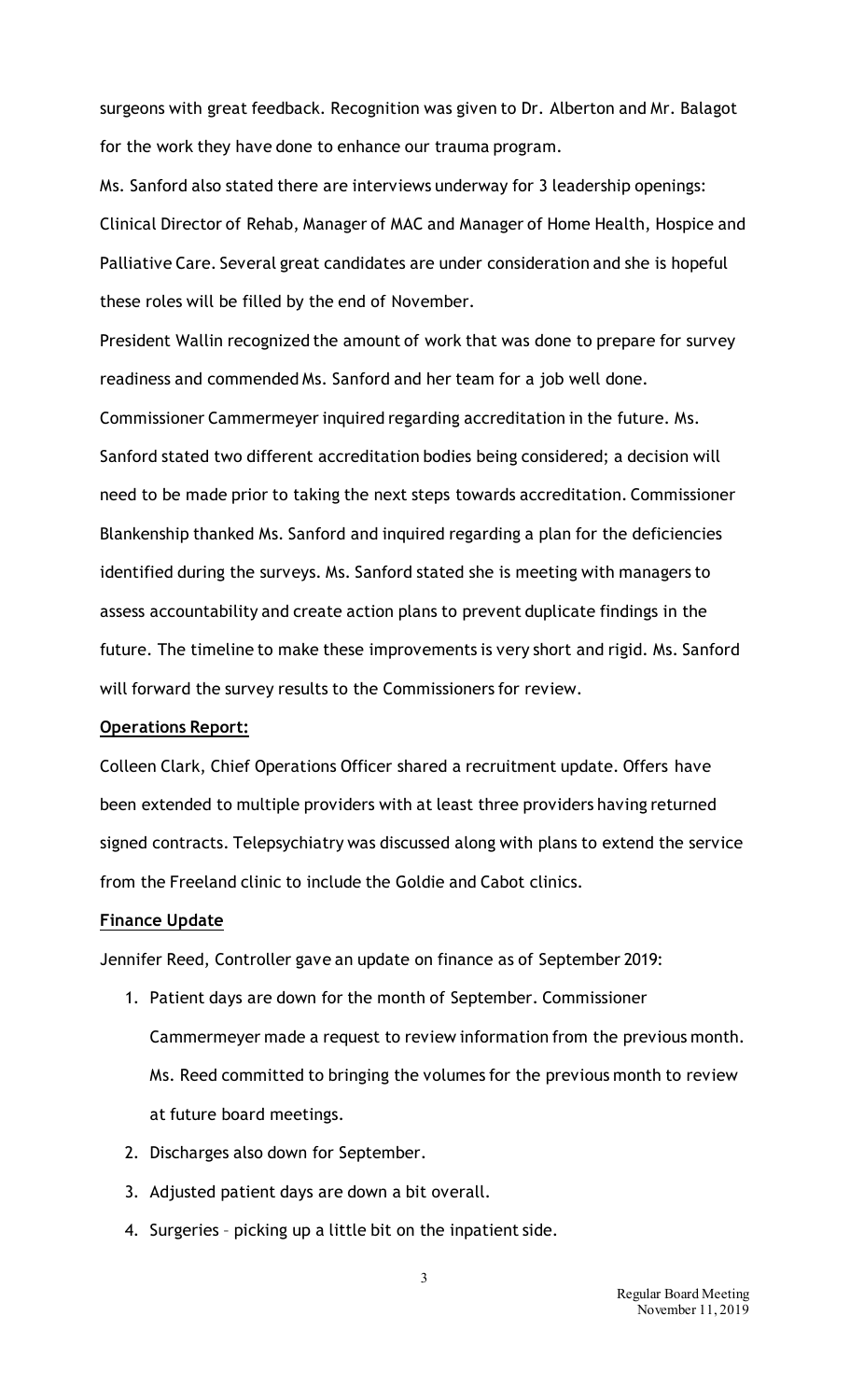- 5. ER visits were on target with expected numbers.
- 6. Operating Expenses were down in September over August.

Ms. Reed shared that she and Ms. Clark have been meeting individually with all managers across the organization to discuss how each department can reduce expenses unrelated to staffing. Ms. Reed's projections show finances will be on track by the end of the year.

At the end of September, the organization had 25 days cash on hand.

Ms. Reed stated there are no unusual upcoming expenses in October and plans continue for a budget with a 3% margin next year.

Mr. Telles stated management and leaders are working together during this time of transformational change. With revenue being predictably light, expenses must be reduced. Mr. Telles stated steps are being taken to improve revenue as well. Jennifer Reed presents Resolution 399, 1% increase in tax levy for board approval. Commissioner Blankenship made a motion to approve, seconded by Commissioner Cammermeyer. Motion carried.

Jennifer Reed presents Resolution 400, 1% increase in general operating bond levy for board approval.

Commissioner Blankenship made a motion to approve, seconded by Commissioner Cammermeyer. Motion carried.

Jennifer Reed presents Resolution 401, 1% increase in EMS levy for board approval. Commissioner Blankenship made a motion to approve, seconded by Commissioner Cammermeyer. Motion carried.

Jennifer Reed presents Resolution 402 amending resolution numbers 381 and 387 to extend the maturity of the District's Limited Tax General Obligation and Revenue Bond Anticipation Note, 2018A and the Limited Tax General Obligation and Revenue Bond Anticipation Note, 2018B for board approval.

Commissioner Cammermeyer made a motion to approve, seconded by Commissioner Blankenship. Motion carried.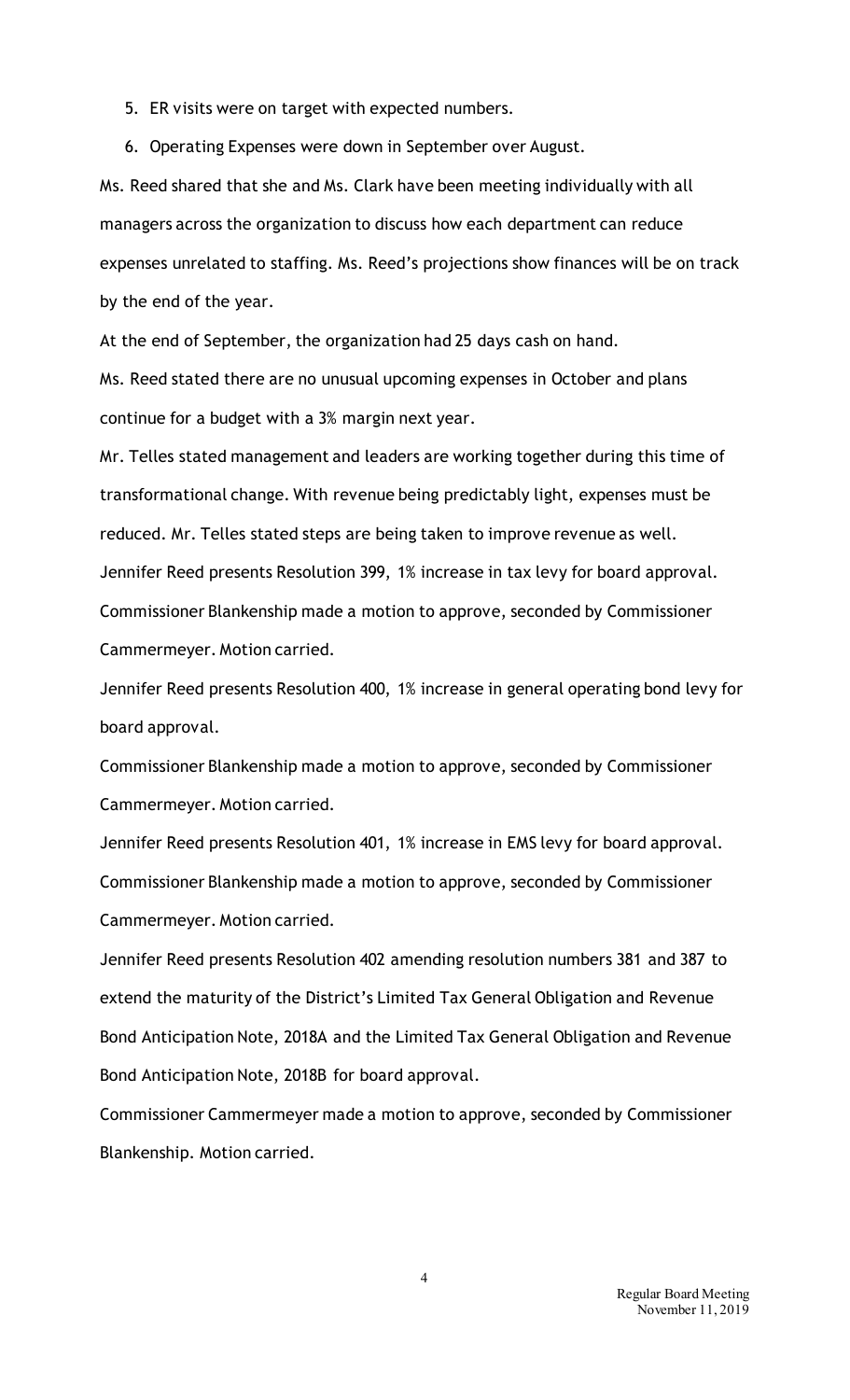Jennifer Reed presents Resolution 403 approving and adopting the District's budget and tax levies for calendar year 2020 for board approval.

Commissioner Blankenship made a motion to approve, seconded by Commissioner Cammermeyer. Motion carried.

### **Staff and Status Reports from Administration**

Ron Telles commended the teams working with Dr. Gipson and Ms. Sanford on the recent surveys. Mr. Telles spoke to recent changes in the organization with Sound Physicians providing services to our ED patients in addition to hospitalist services. Mr. Telles stated the goal is consistency and improved patient care and hand offs. Mr. Telles shared the work being done in partnership with marketing firm LionFish. Mr. Telles also stated a CNO has been hired and will be starting on January  $6<sup>th</sup>$ . Lisa Sanford will be staying on to assist with the transition until her retirement in March. Consultant Kevin Arrington was invited to share his background in working with Fortune 500 companies. Mr. Arrington stated he is working with management on strategy and will make communication a priority.

Mr. Telles gave an overview of the Town Hall meetings that were completed in Langley, Coupeville and Oak Harbor. In the future, he would like to include all 5 Commissioners for a community Q&A.

Commissioner Cammermeyer stated the Board of Health is very pleased by the dedication of Whidbey health's concern regarding family planning and teen pregnancy.

### **Board Items:**

President Wallin states the board will now be excused into Executive Session at 9:12 am, under RCW 42.30.110 (1)(i), no voting will take place.

Regular session continues at 10:29am.

# **Agenda Items for Next Board Meeting**

President Wallin noted for the next Board meeting:

Next Board meeting will be held Monday, December 9th at 8:00 am.

# **Adjournment**

There being no further business, Commissioner Cammermeyer made a motion to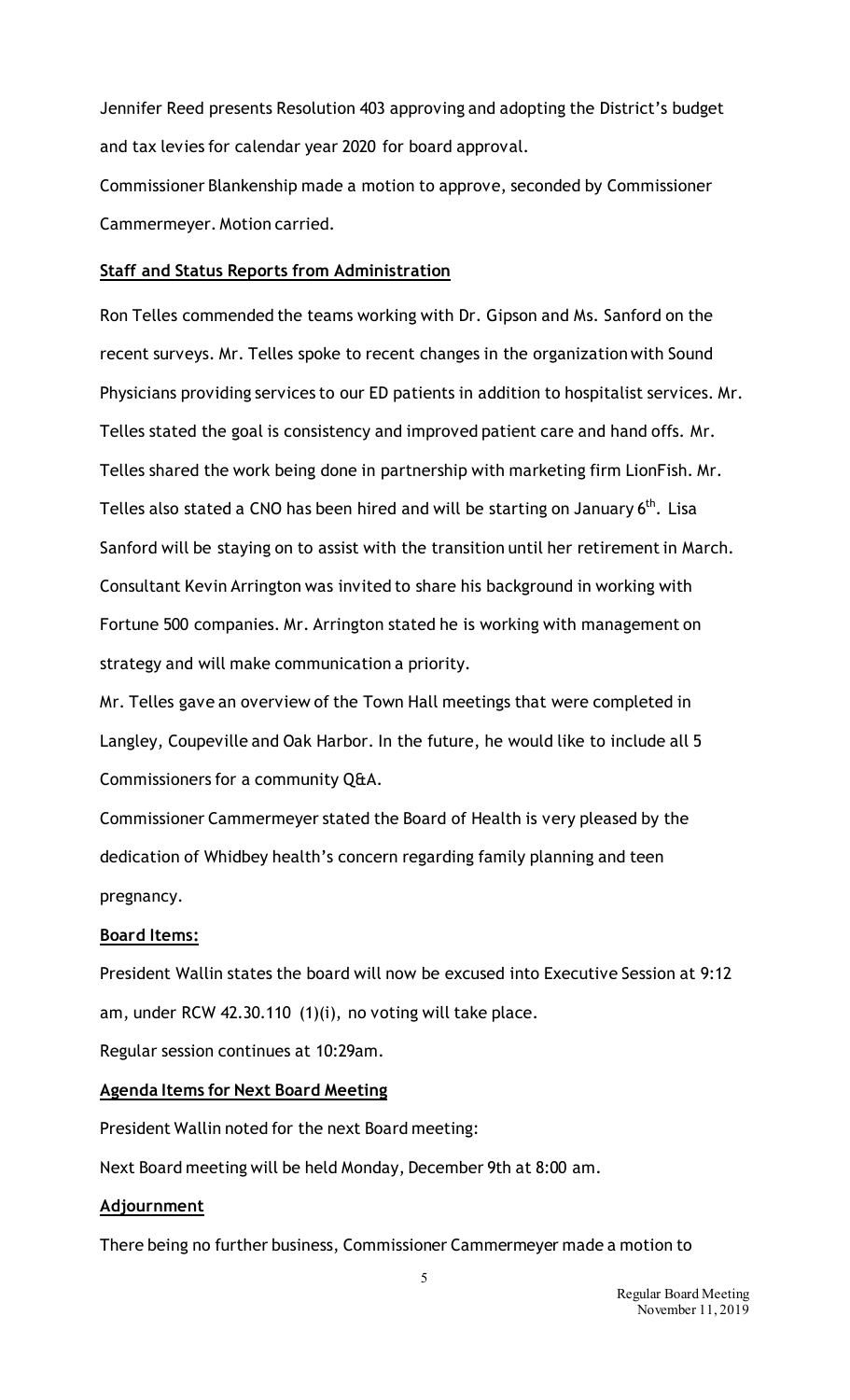adjourn the meeting, seconded by Commissioner Blankenship. Board meeting adjourned at 10:31am.